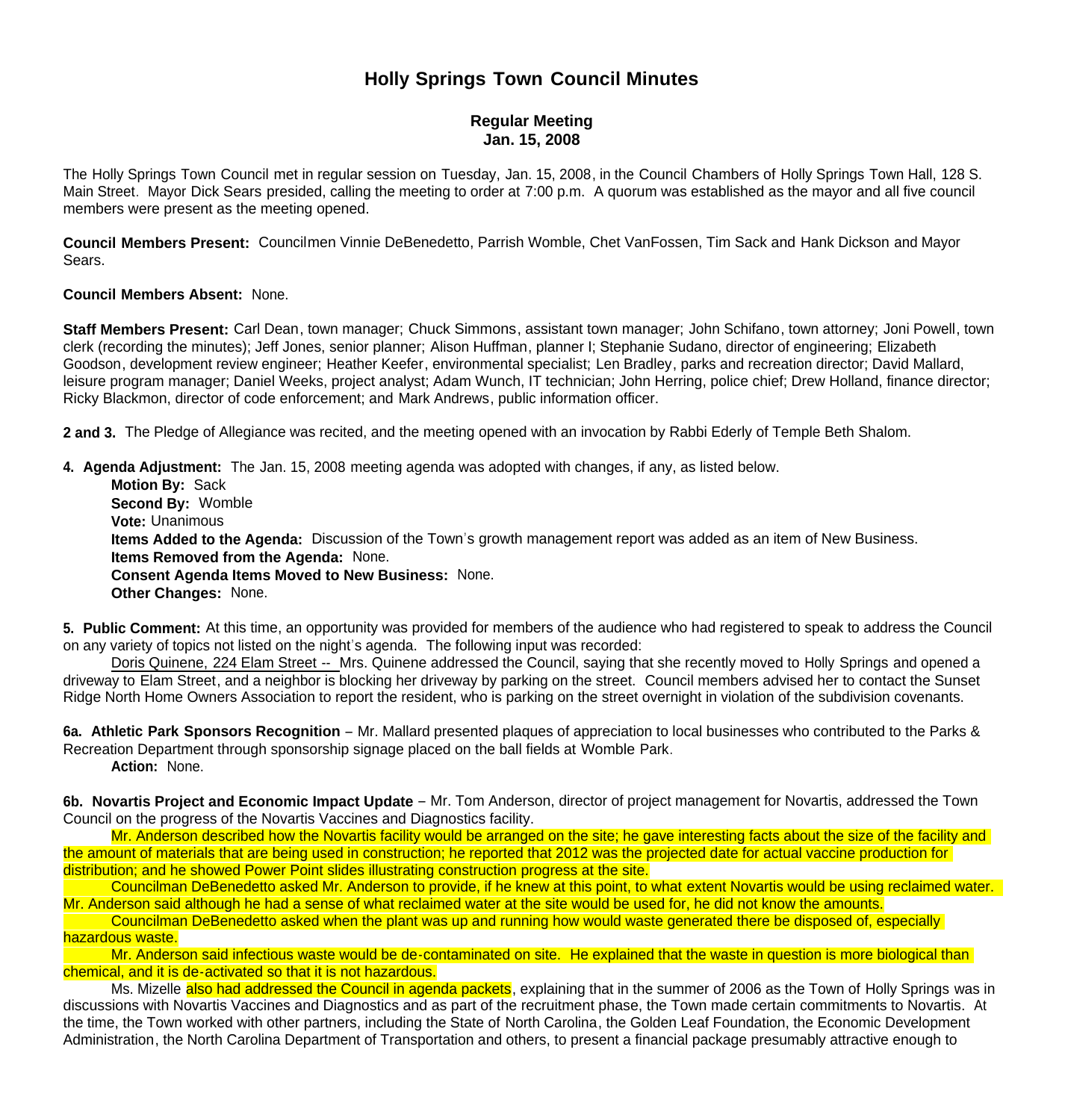Novartis to win the project over known competitors in Maryland and Athens, Georgia.

 She said the Town offered an incentive to Novartis, which was accepted and consisted of the Town's paying for 167 acres of land at a cost of \$7.3 million and providing a \$1 million clearing/grading allowance. All other commitments involved public infrastructure improvements that would not only serve the Novartis site, but the town in general.

 Novartis originally had requested \$3.25 million as the total expected cost of clearing and grading; however, the Town committed \$1 million. A gap existed in the request and the funding, and the State of North Carolina offered \$1 million, and the Town of Holly Springs agreed to fill the other \$1.25 million gap if the Town received that amount in grants from the Golden Leaf foundation, which would, in turn, reduced the amount the Town had to spend on sewer infrastructure in the same amount of \$1.25 million.

 Ms. Mizelle said during negotiations in the summer of 2006, the Town approached Golden Leaf to ask for grant funds toward the project. The Town made two separate applications to Golden Leaf for grants to offset infrastructure improvement expenses.

 She said the Town was awarded \$800,000 (for roadway design fees) and \$1.25 million (for sewer lines.) The timing of the Town's second application where it was awarded \$1.25 million was concurrent with final negotiations with Novartis. The agreement with Novartis as spelled out in the Economic Development Agreement (EDA) adopted by the Town Council on July 18, 2006, was that the Town of Holly Springs would submit payment to Novartis in an amount up to but not exceeding \$1.4 million, contingent upon a grant as yet unapproved by the Golden Leaf board of directors.

 She said the understanding under which the commitment was made was that the Golden Leaf grant funds, if any, would reduce the town's financial exposure for the wastewater project improvements, and those savings would be reallocated to meet Novartis' clearing/grading budget of \$3.25 million.

Novartis has submitted a request for payment of the remaining \$1.25 million in accordance with the EDA, she reported.

The estimated property tax valuation for the project continues to evolve.

 Ms. Mizelle said that staff conservatively estimated the taxable value as low as \$170 million as compared to the state's records of \$267 million. In the last year, Novartis has submitted plans for a much larger facility than originally projected (from 300,000 square feet to more than 500,000 square feet.) Novartis officials have stated this facility, when built out of Phase I is completed, will represent a capital project of \$600 million.

 She said as of January 2008, the Town has processed three building permits of the first five planned buildings. As submitted by Novartis, the permit costs based on construction costs are as follows: Bulk Building, \$190,629,300; Lab/Administration Building, \$36,294,073; and Facility/Operations, \$47,000,000, for a total of \$273,923,373.

She said these estimates do not include land value, nor pending machinery and equipment. Building permit applications for two additional buildings (Warehouse and Fill/Finish) are expected this year, and staff will continue to track this data.

**Action:** None.

**7a. Public Hearing: Special Exception Use Petition 07-SEU-10, 228 Tullich Way –** Ms. Huffman reported that the petitioner had withdrawn her application for a Special Exception Use permit to allow a family childcare home at 228 Tullich Way.

 She added that should the petitioner wish to have her request reconsidered in the future, a new petition will be required to be filed, and a new public hearing scheduled. She asked the Council to simply close the public hearing that remains open from the Dec. 18 Town Council meeting when it was opened and continued.

Action: The Council closed the public hearing.

**7b. Public Hearing: Ordinance 08-01 (07-UDO-09) Wireless Communications –** Ms. Huffman said that due to a recent change to the North Carolina General Statues on wireless communications requirements, the Town must amend its Unified Development Ordinance Section 8.01, Special Regulations for Wireless Telecommunication Facilities.

 She said currently in the UDO an applicant would have to apply for a special exception use permit to be able to construct a new wireless telecommunication tower. In Section 9.10, Special Exception Uses, an amendment will be needed due to the permitting process of communication towers having been extended.

 Ms. Huffman also included in UDO amendment 07-UDO-09 a modification to Section 8.02, Family Care Homes definition. Currently in the UDO the General Statutes definition is not included; therefore, to be in compliance as well as to not create confusion during interpretation it was important to include the North Carolina General Statute definition, she said.

With that explanation completed, Mayor Sears opened the public hearing to accept input. The following comments were recorded: None. There being no input, the public hearing was closed.

 **Action #1:** The Council approved a motion to accept the following statements as true: "The requested UDO Text Amendment is consistent with the Vision Holly Springs, Town of Holly Springs Comprehensive Plan. The proposed modifications to Section 8.01, Special Regulations for Wireless Telecommunication Facilities; to Section 8.02, Special Regulations for Family Care Homes; and to Section 9.10, Special Exception Uses, creates enforceable ordinances to enact Land Use Policies."

 **Motion By:** Dickson **Second By:** Womble **Vote:** Unanimous.

 **Action #2:** The Council approved a motion to adopt Ordinance #08-01 to approve and enact UDO Amendment #07-UDO-09 to modify the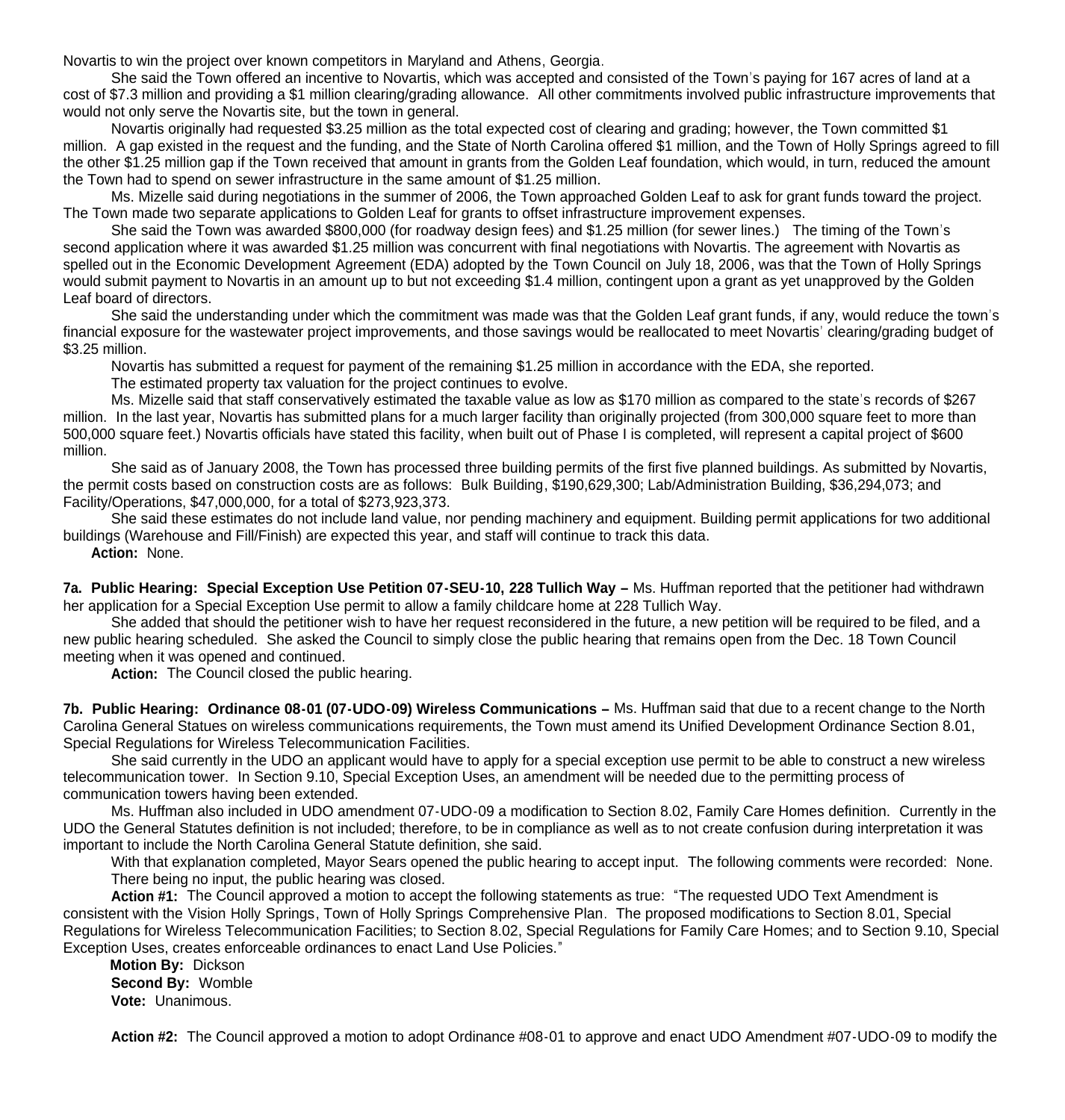text of UDO Section 8.01, Special Regulations for Wireless Telecommunication Facilities; Section 8.02, Special Regulations for Family Care Homes; and Section 9.10, Special Exception Uses.

 **Motion By:** Dickson **Second By:** Womble **Vote:** Unanimous. A c*opy of Ordinance 8-01 (07-UDO-09) is incorporated into these minutes as addendum pages.*

**7c. Public Hearing: Ordinance 08-02 (07-UDO-12) Section 11 –** Mr. Zawadski said staff has been reviewing and evaluating the text of the Unified Development Ordinance since its adoption. While using the UDO, staff comes across minor errors, interpretations that are unclear, and sometimes regulations that need to be added or changed, he explained. He said staff suggests making the following revisions to help clarify and improve the applicability of UDO Section 11, Definitions. The following list of amendments has been reviewed by the Technical Review Committee and the Planning Board, he added.

|        | <b>Suggested Modification</b>                                                                   |
|--------|-------------------------------------------------------------------------------------------------|
|        | Add "Whip Antenna" definition                                                                   |
|        | Add NCGS Reference to "Family Care Home" and "Persons With Disabilities" and remove definitions |
| ion 11 | Remove "Development Plan, Phased" definition                                                    |
|        | Add "Marquee" definition                                                                        |
|        | Add NCGS reference to "Family Child Care Home" and remove definition                            |
|        | Revise "Board of Commissioners" definition to reference Town Council                            |
|        | Add diagrams for odd-shaped lots to determine front, side, and rear yards.                      |

With that explanation completed, Mayor Sears opened the public hearing to accept input. The following comments were recorded: None. There being no input, the public hearing was closed.

 **Action #1:** The Council approved a motion to accept the following statements as true: "The requested UDO Text Amendment is consistent with the Vision Holly Springs, Town of Holly Springs Comprehensive Plan. The proposed modifications to the definitions section create enforceable ordinances to enact Land Use Policies."

 **Motion By:** VanFossen **Second By:** Womble **Vote:** Unanimous.

 **Action #2:** The Council approved a motion to adopt Ordinance 08-02 to approve and enact Unified Development Ordinance Amendment #07-UDO-12 to modify the text of UDO Section 11, Definitions.

 **Motion By:** VanFossen **Second By:** Womble **Vote:** Unanimous. A c*opy of Ordinance 8-02 (07-UDO-12) is incorporated into these minutes as addendum pages.*

**7d. Public Hearing: Comprehensive Plan Amendment 07-CPA-01, Southern Gateway Plan –** Mr. Jones said that in November, the Council adopted the updated Comprehensive Plan.

 Part of the overall work plan is continuing to study small areas within the Town jurisdiction he said, adding that the Southern Gateway Plan has been prepared for the area generally located around the G.B. Alford Highway down to the existing annexation agreement line with Fuquay-Varina and down Avent Ferry Road to Piney Grove-Wilbon Road.

 The area also overlaps with the Village District Area Plan and would amend that plan by removing the land near G.B. Alford Highway from the VDAP and adding it to the Southern Gateway Plan.

 He said development has begun in the area, and recently the Shoppes at Holly Springs opened on Nov. 14. Two other major developments, Main Street Square and Southpark Village, have gone through several development plans and currently are under construction.

 Mr. Jones said staff felt that a gateway plan to set land uses and goals for this area was warranted for any new developments that may come in the future.

 The overall plan for the Southern Gateway is for Regional Commercial and Office development with higher density residential supporting those commercial developments. The plan is for this area to be of high quality design and to be an attractive gateway into the Town.

 Mr. Jones said staff has prepared a proposed land use map that clearly specifies the land use designations for parcels within the study area. Staff has added additional Office/Professional and Mixed residential within the study area.

 Also, the Transportation Plan portion of the Plan has been adopted by Town Council through a Thoroughfare Plan amendment that Engineering put forward a couple of months ago. This plan will be incorporated into the Southern Gateway Plan. The major addition to the transportation network in this area is a new connection from Piney Grove-Wilbon to Ralph Stephens Road.

Within the plan, staff identified several policies. These policies set a course for the study area's future development.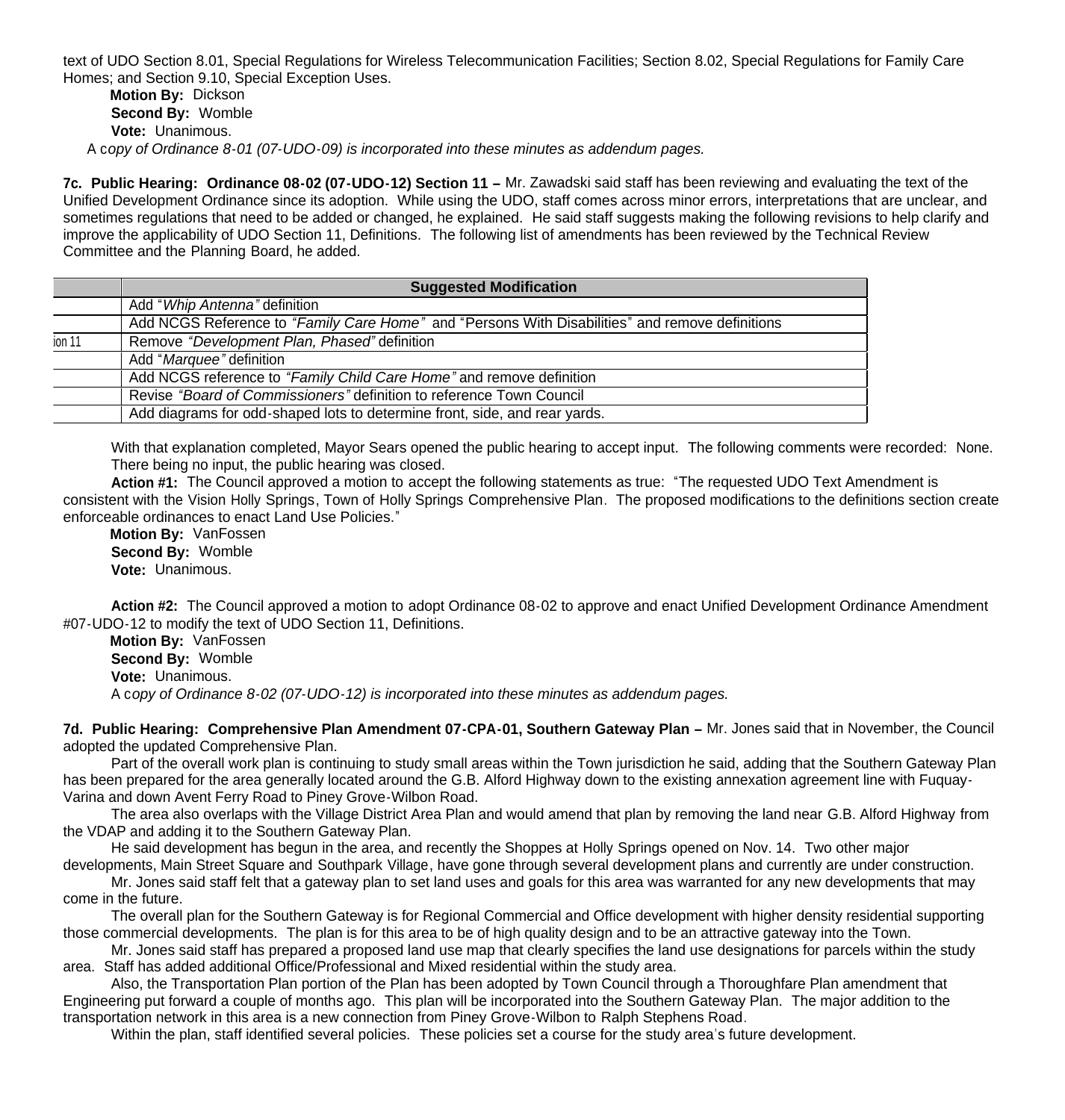Mr. Jones explained that a public meeting was held Nov. 14, and approximately 12 residents attended. Comments were favorable and in support of the plan; however, there was a written request by Ms. Lori Stokes who resides on Avent Ferry Road to remove her property from the study area boundaries. She said she would prefer that her property continue to be designated as residential within the Village District Area Plan.

There also were a few other residential properties that requested the same.

Mr. Jones noted a new road connection from Avent Ferry Road to Ralph Stephens Road.

 He said since the Planning Board meeting, the transportation plan has been updated to remove a proposed roadway alignment through a sensitive environmental area near the Little Moccasin Lane area.

 Councilman VanFossen asked why a pedestrian overhead crossing was being included in the plan since the Bypass has signalized intersections.

 Mrs. Sudano explained that NCDOT refuses for several reasons to allow any at-grade pedestrian crossing of G.B. Alford Highway. With that explanation completed, Mayor Sears opened the public hearing to accept input. The following comments were recorded: None. There being no input, the public hearing was closed.

 **Action:** The Council approved a motion to adopt resolution 08-01 approving Comprehensive Plan Amendment 07-CPA-01 to add the Southern Gateway Plan and to amend the Village District Area Plan Boundary and the Village District Area Plan Transportation Map.

 **Motion By:** VanFossen **Second By:** Dickson **Vote:** Unanimous. *A copy of Resolution 08-01 is incorporated into these minutes as addendum pages.*

**7e. Public Hearing: Comprehensive Plan Amendment 07-CPA-02 -** Ms. Huffman said the Town has received an application requesting an amendment to the Comprehensive Plan of the land area located in the southeast quadrant of the intersection of G. B. Alford Highway (Highway 55 By-pass) and W. Holly Springs Road.

 She said the property has approximately 1,100 feet of frontage on G. B. Alford Highway and 600 feet on Holly Springs Road. The property is situated at a signalized intersection which provides access to the property for travelers on the Bypass or W. Holly Springs Road.

 The applicant believes the site would be a good location for a mixed use development to accommodate and serve customers employed at the Holly Springs Business Park as well as existing and new residential developments along W. Holly Springs and New Hill Road.

 She said the applicant is requesting the Mixed Use classification due to the Residential zoning properties adjacent to the proposed site. Using the Mixed Use classification would allow a blending of community commercial development with medium- to high-density residential densities.

 Ms. Huffman explained the eastern half of the intersection is the least intense land use designation with the other half of the intersection's being designated as Regional Center and Central Core. The applicant feels that Mixed Use is the highest and best use of the property while enhancing the quality of life for residents and business owners in the area due to the limited access onto the G. B. Alford Highway and the need for commercial.

 The previous Comprehensive Plan, as recently as October 2007, illustrated the land area surrounding the entire intersection as Mixed Use. Three of the 15 parcels (approximately 8.5) acres were rezoned to Local Business in June of 2007, and 2 of the 15 parcels (approximately .61 acres) had been rezoned prior to 2007. The current Comprehensive Plan, adopted in November 2007, now designates this land area as residential even though 75% of the subject property was re-zoned, in compliance with the previous Comprehensive Plan, to Local Business.

 She said staff is in favor of the Comprehensive Plan Amendment to change the current classification of the parcels from Residential to Mixed Use. Staff feels that Commercial and Mixed Use development at the corner of G.B. Alford Highway and W. Holly Springs Road is in keeping with the Town's Vision even though it is contrary to the current Comprehensive Plan. With that explanation completed, Mayor Sears opened the public hearing to accept input. The following comments were recorded: None.

There being no input, the public hearing was closed.

 **Action:** The Council approved a motion to approve Vision Holly Springs Town of Holly Springs Comprehensive Plan Amendment 07-CPA-02 to change the Future Land Use Designation of 10.57 acres of Wake County PIN # 0649543055; 0649542069; 0649541182; 0649541123; 0649533910; 0649532931; 0649531947; 0649541013; 0649534918; 0649534990; 0649531775; 0649536962; 0649536821; 0649535698 and 0649533493 from Residential and Regional Center to Mixed Use as submitted by Fred Fletcher, Jr.

 **Motion By:** VanFossen **Second By:** Womble **Vote:** Unanimous.

**7f. Public Hearing: Rezoning Petition 07-REZ-16 –** Ms. Huffman said applicant Fred Fletcher, Jr. requests rezoning of property from R-8 and R-10: Residential to LB: Local Business. The properties the applicant has designated for the rezoning are in the southeast quadrant of G.B. Alford Highway (Hwy. NC 55 Bypass) and W. Holly Springs Road. Due to the intersection onto G.B. Alford Highway, a signaled intersection, this quadrant would be a prime location for a commercial designation, such as LB: Local Business.

 She said the uses that would be allowed in the local Business District would serve the residents within the area, the business park, the subdivisions located to the east of the property and the residents who live on W. Holly Springs and New Hill Road. Staff is in favor of the rezoning of the property due to the compatibility with the area zoning across the bypass as well as the need for commercial services on the east side of the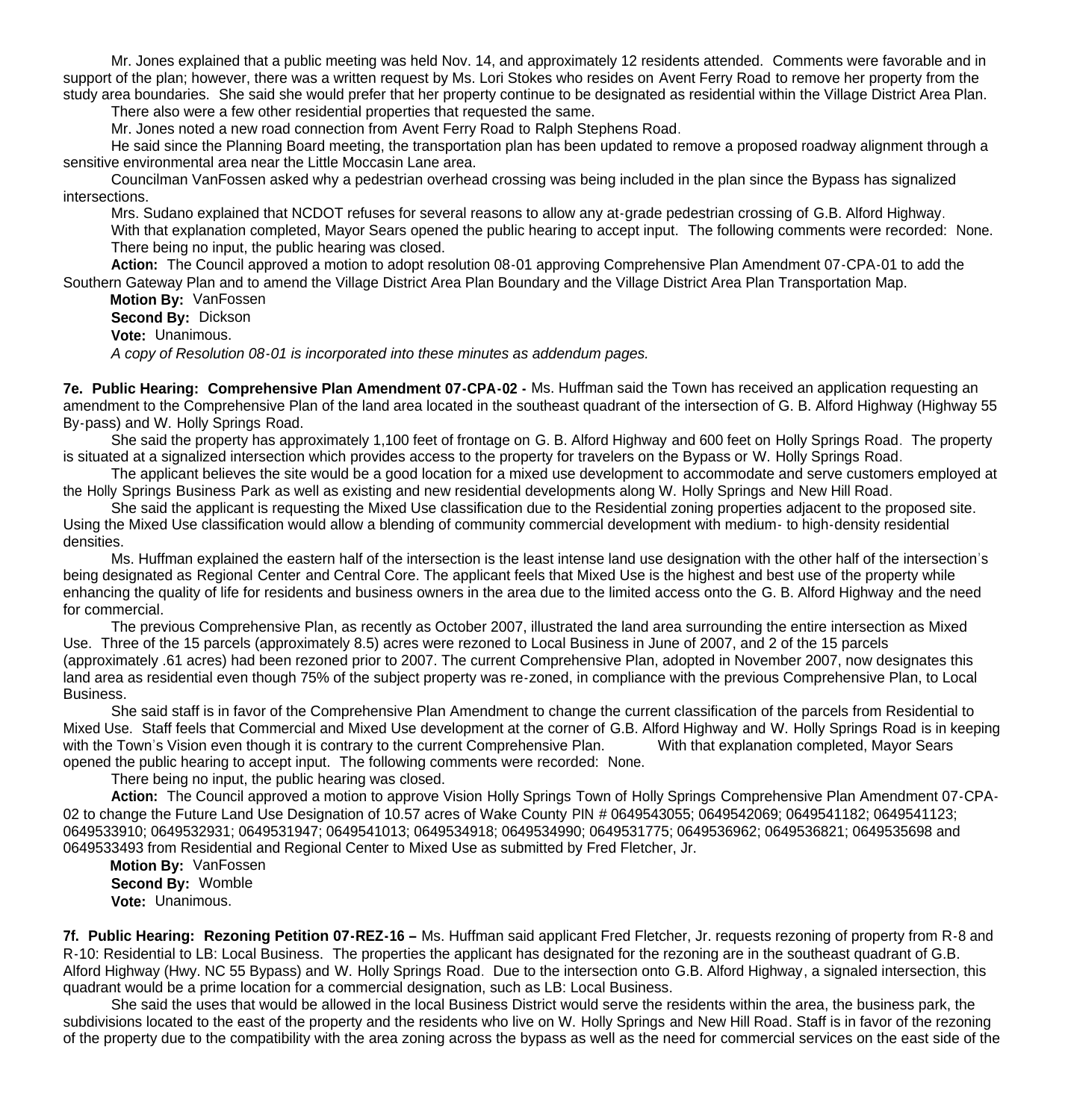highway.

Ms. Huffman said that two Planning Board Members voting against the rezoning stated that the transition of R-8: Residential between the LB: Local Business designation and the R-10: Residential designation should be left as is, due to the need for a buffer between the commercial land uses and the residential properties (Oaks at Avent Acres Subdivision).

With that explanation completed, Mayor Sears opened the public hearing to accept input. The following comments were recorded:

Assaf Lev Ram, 504 Onondaga – Mr. Lev Ram addressed the Council, saying that residents are concerned, especially because no one knows what is being specifically planned. He said many he has talked to are opposed to the rezoning petition because they feel it should remain residential.

Senita Way, 420 Onondaga – Ms. Way said a lot of the residents are concerned about traffic, particularly if traffic would be increased on Onondaga Ct., which would not adequately handle that amount of traffic.

Art Scheaffer, 224 Saranac Dr. – Mr. Schaeffer said he was opposed to the rezoning request because he lives on the edge of the residential zone and would abut the non-residential. He pointed out that there would be sedimentation, drainage and erosion control issues as well.

John Hughes, 225 Saranac – Mr. Hughes said he was opposed to the rezoning request because he feels the traffic generated by a local business use would pour onto residential streets.

Fred Fletcher, applicant – Mr. Fletcher spoke in favor of the rezoning. He pointed out that the company would need to have all property in the request to be rezoned for the viability of any development. He said he understood residents' concerns about through-traffic, which could be addressed at the site plan stage. He said existing town ordinances would address such concerns such as sedimentation and construction traffic.

There being no further input, the public hearing was closed.

Councilman DeBenedetto asked if Planning Board members present would comment.

Planning Board members Matt Johnson and Glenn Myrto explained why some on the Planning Board felt that there were zoning transition concerns and that leaving the R-9 portion zoned as is would provide that transition between the R-10 areas and the Local Business.

 **Action #1:** The Council approved a motion to accept the following statement as true, "The requested zone map change from R-10: Residential to LB: Local Business is consistent with Vision Holly Springs; Town of Holly Springs Comprehensive Plan since the Future Land Use Plan Map indicates this property as Mixed Use and is located in a Community Growth Area."

 **Motion By:** Dickson **Second By:** VanFossen **Vote:** Unanimous.

 **Action #2:** The Council approved a motion to adopt Rezoning Ordinance 08-01 to approve and enact Zone Map Change Petition #07- REZ-16 to change the zoning of 10.57 acres of Wake County PIN # 0649543055; 0649542069; 0649533910; 0649532931; 0649534918; 0649535698; 0649536821; 1649536962; and 0649533493 from R-10: Residential to LB: Local Business as submitted by Fred Fletcher, Jr.

 **Motion By:** Dickson **Second By:** VanFossen **Vote:** Unanimous.

**8. Consent Agenda:** The Council approved all items on the Consent Agenda following a motion by Councilman Dickson, a second by Councilman VanFossen and a unanimous vote. The following actions were affected:

8a. Minutes - The Council approved minutes of the Council's special meeting held Sept. 20 and its regular meeting held Oct. 16, 2007.

8b. Budget Report - The Council received a report of FY 2007-08 budget amendments #13 through #24 approved by the town manager. A c*opy of the budget amendment report is incorporated into these minutes as addendum pages.*

 8c. Holly Springs Moravian Church Six-Month Extension – The Council approved a request from Holly Springs Moravian Church for a sixmonth extension of approval for development plan 05-DP-03.

8d. Wake County Public School Agreement - The Council approved to enter an agreement with Wake County Public School System to provide building inspections of Wake County public schools. *A copy of the agreement is incorporated into these minutes as addendum pages.*

8e. Harnett County Water Plant Expansion Professional Agreement - The Council approved to enter a professional services agreement with Davis Martin Powell for \$16,000 for technical assistance in the Harnett County water plant expansion project and to adopt related budget amendments. *Copies of the Davis Martin Powell contract and budget amendment are incorporated into these minutes as addendum pages.*

 8f. Budget Amendment, \$250- The Council adopted an amendment to the FY 2007-08 budget in the amount of \$250 to accept a donation to the Holly Springs Fire/Rescue Department from the Golden Hawks Club. *A* c*opy of the budget amendment is incorporated into these minutes as an addendum page.*

 8g. Budget Amendment, \$1,500 – The Council adopted an amendment to the FY 2007-08 budget in the amount of \$1,500 to appropriate prior year Community Development funds from developers to cover current year costs associated with prospect development. *A* c*opy of the budget amendment is incorporated into these minutes as an addendum page.*

 8h. Budget Amendment, \$5,000 – The Council adopted an amendment to the FY 2007-08 budget in the amount of \$5,000 to operate the Cultural Center/Library coffee kiosk through the end of the year. *A* c*opy of the budget amendment is incorporated into these minutes as an addendum page.*

8i. Budget Amendment, \$8,920 – The Council adopted an amendment to the FY 2007-08 budget in the amount of \$8,920 to accept insurance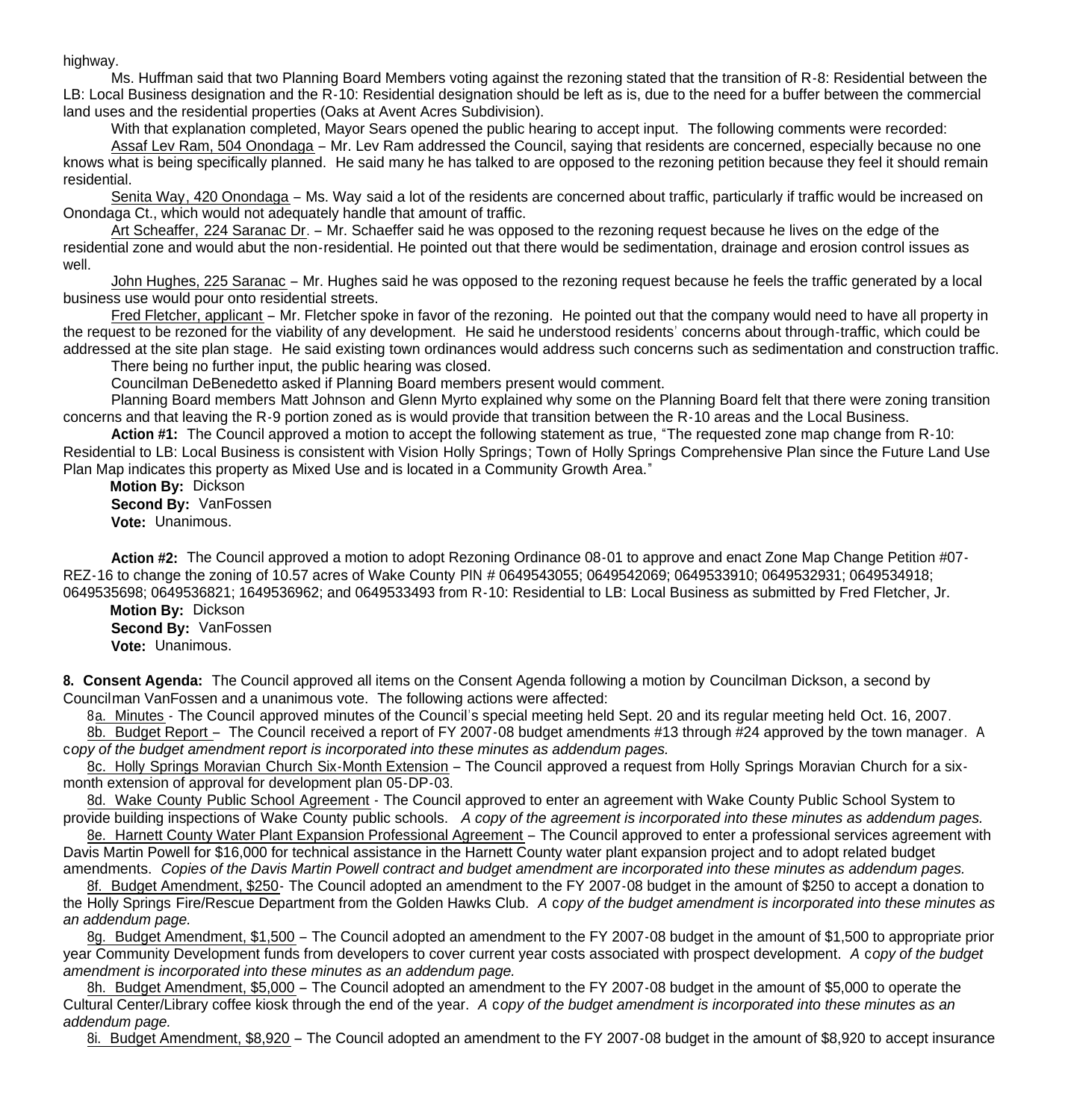proceeds for a damaged police vehicle and lightening damage. *A* c*opy of the budget amendment is incorporated into these minutes as an addendum page.*

 8j. Budget Amendment, \$11,600 – The Council adopted amendments to the Gable Ridge culvert project fund in the amount of \$11,600 to cover additional project costs. *Copies of the budget amendments are incorporated into these minutes as addendum pages.*

8k. Windcrest Home Owners Association Utility Easement – The Council approved to accept a utility easement from Windcrest Home Owners Association. *A* c*opy of the utility easement is incorporated into these minutes as addendum pages.*

8.l. Reclaimed Water Phases 1 & 2 – The Council authorized additional funding and a contract amendment to an existing Davis Martin Powell agreement in the amount of \$30,000 for additional work in the town's reclaimed water project. *A* c*opy of the Davis Martin Powell contract amendment is incorporated into these minutes as addendum pages. (Note: A project budget for the reclaimed water project is forthcoming and will include this amount.)*

 At this time, Mayor Sears excused himself, and Mayor Pro Tem Sack took over the presiding officer role for a few moments until Mayor Sears returned.

**9a. Sunset Ridge Lot 35R Variance** – Ms. Keefer said the Town has received a request for a variance to the Flood Damage Prevention Ordinance to place fill in the 500-year floodplain for construction of a single-family home and swimming pool on lot 35R in the Sunset Ridge Subdivision, 4701 Shadow Ridge Ct.

Ms. Keefer explained the background of the variance request. She noted that the Sunset Ridge Subdivision plat was re-recorded in July 2003. At that time, the Town's Flood Damage Prevention Ordinance did not allow residential development in the 100-year floodplain; however, the ordinance did allow residential lot development in the 500-year floodplain.

In May 2006 the Town changed the ordinance to include the 500-year floodplain as an unbuildable area to limit the amount of flooding problems on new lots created in the Town.

The recorded plat for the subject lot gives the appearance that there is enough buildable area outside of the 100-year floodplain and the Town's utility easement to construct a single-family residence. After review of the proposed building permit application, staff determined that there was a drainage feature and 500-year floodplain that existed on this property in addition to the sanitary sewer easement and the 100-year floodplain.

Ms. Keefer said the builder changed the proposed plot plan to remove development from the 100-year floodplain, which would bring the lot into compliance with the Flood Damage Prevention Ordinance that was in effect when the lot was rerecorded in 2003. She said the builder was unable to find another suitable location for the foundation of the home due to the topography of the lot, including a steep slope off of the road, a drainage feature running at the bottom of the slope perpendicular to the driveway, the location of the existing sanitary sewer line which is located in a utility easement in the middle of the property and the location of the 100-year floodplain located in the back of the property.

After a variance was obtained in September 2007, the future homeowners and the builder determined that fill also was needed on the lot in the 500-year floodplain to construct the home. The builder has proved to the Town that the lot complies with the State of North Carolina, Neuse Buffer Regulations and the Town of Holly Springs Engineering Design and Construction Standards in respect to the drainage feature that will have to be crossed to access the proposed foundation location.

 **Action #1:** The Council approved a motion to make and accept findings of fact to be recorded in the minutes for Variance No. 2 at 4701 Shadow Ridge Ct., and the Council has considered such things as:

(1) The danger that materials may be swept onto other lands to the injury of others;

(2) The danger to life and property due to flooding or erosion damage;

(3) The susceptibility of the proposed facility and its contents to flood damage and the effect of such damage on the individual owner;

(4) The importance of the services provided by the proposed facility to the community;

(5) The necessity to the facility of a waterfront location as defined under Sec. 8-85 of this ordinance as a functionally dependant facility, where applicable;

(6) The availability of alternative locations, not subject to flooding or erosion damage, for the proposed use;

(7) The compatibility of the proposed use with existing and anticipated development;

(8) The relationship of the proposed use to the comprehensive plan and floodplain management program for that area;

(9) The safety of access to the property in times of flood for ordinary and emergency vehicles;

(10) The expected heights, velocity, duration, rate of rise, and sediment transport of the floodwaters and the effects of wave action, if applicable, expected at the site; and

(11) The costs of providing governmental services during and after flood conditions including maintenance and repair of public utilities and facilities such as sewer, gas, electrical and water systems, and streets and bridges.

 **Motion By:** VanFossen **Second By: DeBenedetto Vote:** Unanimous.

**Action #2:** The Council approved a motion to approve a variance for lot 35R in the Sunset Ridge Subdivision, 4701 Shadow Ridge Ct., to place fill in the 500-year floodplain with the following conditions:

1) This variance is to allow encroachment of fill into the 500-year floodplain only; fill and structures including, but not limited to the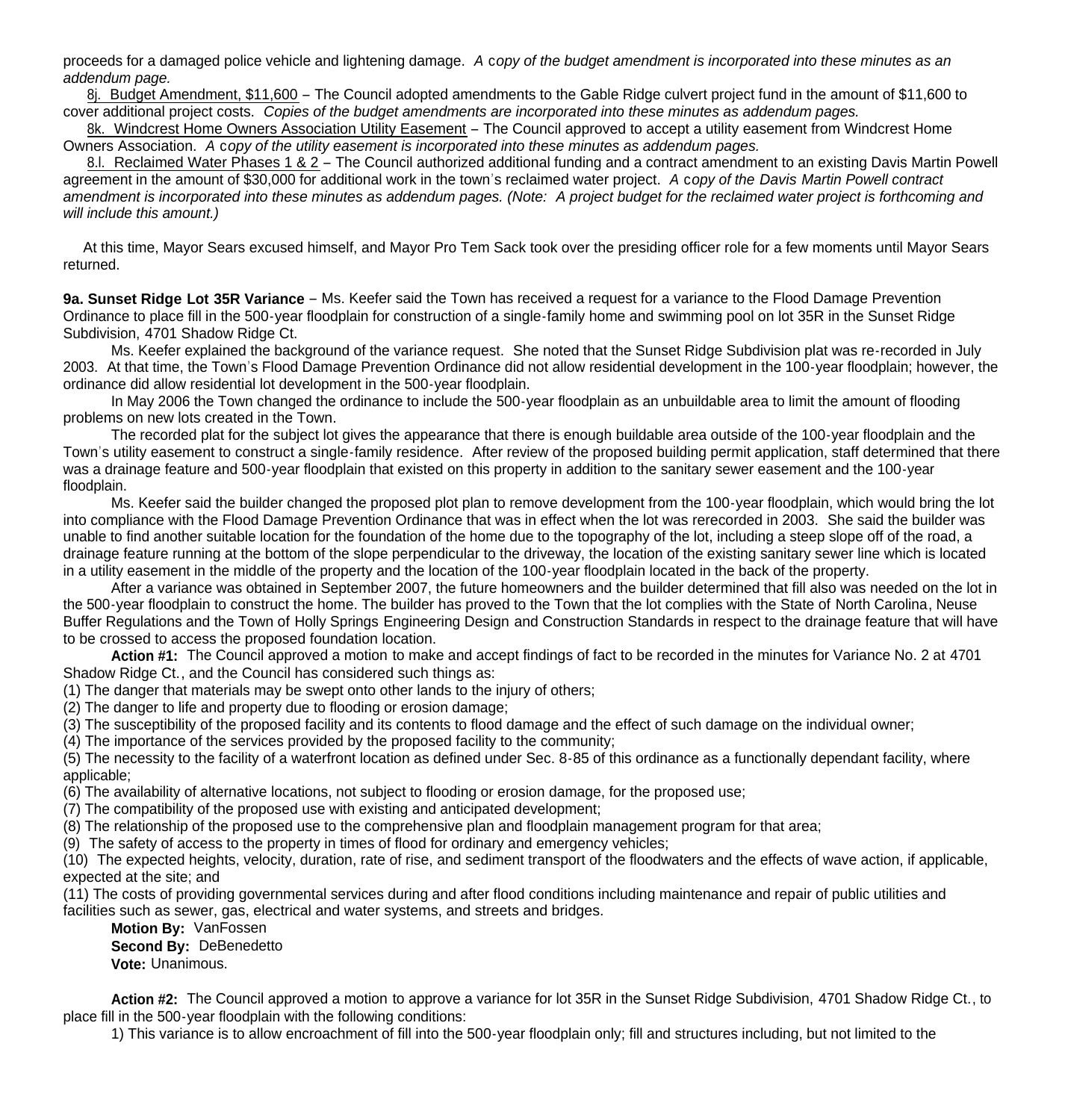residential home and the pool, cannot be located in the 100-year floodplain or the regulated Floodway;

 2) The lowest finished floor elevation and utilities of the single-family residence and the pool's mechanics must meet all building code requirements, and the lowest finished floor elevation must be two fee above the 500-year floodplain;

3) A lot grading plan must be approved prior to issuance of the building permit;

 4) The storm drainage for the proposed driveway must be designed to meet Town Engineering Design and Construction Standards. **Motion By: VanFossen** 

 **Second By:** Womble **Vote:** Unanimous.

**9b. Main Street Square Waiver –** Ms. Keefer said as a result of the design and review process, it has been determined that a portion of the Main Street Square Greenway Trail will require encroachment into the Town of Holly Springs 100-foot undisturbed Bass Lake Buffer. Approval of a waiver to encroach into the buffer is required by Town Council prior to construction.

Action #1: The Council approved a motion to accept the following findings of fact to be recorded in the minutes for a waiver to the Bass Lake Buffer requirements for the greenway trail of Main Street Square:

- 1. The carrying out of the strict letter of the UDO will result in practical difficulties in the development of the property included in the Waiver Petition.
- 2. Approval will observe the spirit of the UDO.
- 3. Approval will secure public safety and welfare.
- 4. Approval will provide substantial justice.
- 5. a. There are exceptional conditions pertaining to the particular piece of property in question because of its shape, size, or topography, that are not applicable to other lands, buildings, or structures in the same district, *or* b. There is a peculiar characteristic of a proposed use which makes the application of certain development standards of the UDO, as requested in the petition for waiver of Riparian Buffer Regulations, unrealistic.
- 6. Granting the Waiver requested will not confer any special privileges that are denied to other owners or residents of the district in which the property is located.
- 7. A literal interpretation of the provisions of the UDO would deprive the applicant of rights commonly enjoyed by other owners and residents of the district in which the property is located.
- 8. The requested Waiver will be in harmony with the purpose and intent of the UDO and will not be injurious to neighbor or to the general welfare.
- 9. The special circumstances giving rise to the Waiver request are not as a result of actions of the Applicant.
- 10. Waiver Requested is the minimum variance that will make possible the legal use of the land, building, or structure.

 **Motion By:** Dickson **Second By:** DeBennedetto **Vote:** Unanimous.

 **Action #2:** The Council approved a waiver of the UDO for impact to the Bass Lake Buffer for the construction of the Main Street Square greenway trail with the following condition:

a. All 404, 401 and permits to impact the Neuse Buffer must be obtained prior to construction of the Greenway Trail.

 **Motion By:** Dickson

**Second By: Debennedetto** 

**Vote:** Unanimous.

**9c. Bass Lake Park Master Plan** – Mr. Barnard said staff requests approval of a master plan for Bass Lake Park following the acquisition by the Town of the Cornell property.

 He said the Cornell Estate property adds 8.97 acres to Bass Lake Park. In addition to ¼ mile of additional shoreline, the property also adds 102 feet of frontage on Bass Lake Road, south of the bridge. Mr. Barnard said the property features over 85 feet of total gain or loss in elevation, a mixed stand of hardwoods and at least one unique species - the Alternate Leaved Dogwood.

 He explained that following stakeholder meetings, staff compiled a plan from input and recommends in the master plan that the Town should consider the following:

- 1. Formalize 'Right of First Refusal' with Tate Sanders and any other appropriate parties to ensure that remaining Sanders property will be available for future town purchase.
- 2. Pressure NC DOT by any means necessary to moving Bass Lake Road Bridge back onto funded priorities for replacement.
- 3. Seek agreement with NC DOT to design combined vehicle/pedestrian crossing of Basal Creek (Bass Lake Road Bridge).
- 4. Purchase necessary property along Bass Lake Road to provide for safe visitor vehicle access and exit onto Cornell Property (consult NC DOT and Town Engineering Departments for recommendation and minimums).
- 5. Fund design of parking and combined restrooms/picnic shelter.
- 6. Seek acquisition of easement or purchase property from Simpson connecting Cornell Property to Town Property. Option 1: Along Shoreline Option 2: Along Bass Lake Road
- 7. Design and install a paved/concrete trail connecting Bass Lake's existing sidewalk to recommended paved parking area/picnic shelter.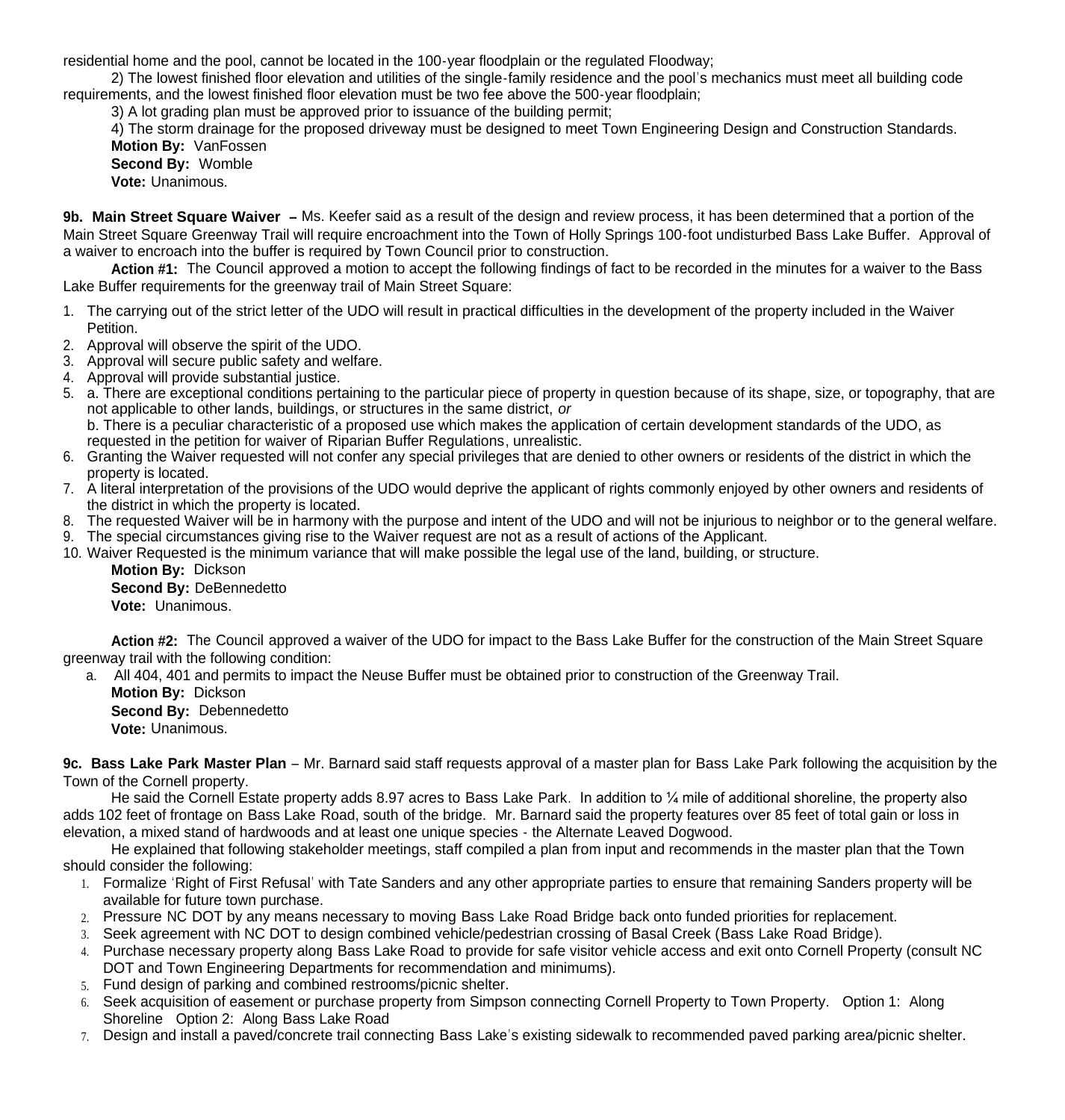**Action:** The Council approved a motion to approve the Master Plan for Bass Lake Park as presented by staff. **Motion By:** Womble **Second By:** Sack **Vote:** Unanimous.

**9d. Jones Park and Veteran Park -** Mr. Barnard explained that the Town has received three bids for constructing the greenway at Veterans Park and Jones Park.

 He said Booker Construction offered the lowest bid of \$167,104; followed by Asphalt Experts, Inc. that bid \$172,649.75 and Gelder & Associates, Inc. with a bid in the amount of \$200,037.65.

 He said staff has been negotiating terms with Booker Construction and requests the Council to award to the lowest responsible bidder of Booker Construction as the contractor and authorize project funds to be transferred.

 Mr. Bernard said the cost of the project will be \$127,500. Approximately \$5,000 already has been spent from the \$60,000 in grant funds that were awarded for the project. He said that leaves \$67,500 that needs to be transferred from the Parks & Rec Reserve fund.

**Action:** The Council approved a motion to enter a construction contract with Booker Construction in the bid amount of \$167,104 and adopt amendments to the FY 2007-08 budget in the amount of \$167,500 to provide remaining funding for construction of greenway at Veterans Park and Jones Park.

**Motion By:** Womble **Second By:** DeBenedetto **Vote:** Unanimous.

 *A* c*opy of the budget amendment is incorporated into these minutes as an addendum page.*

**9e. Green Oaks Parkway Project** – Ms. Sudano said that last fall, the two-lane portion of Green Oaks Parkway project being constructed by the developer of Twelve Oaks Development as a part of its agreement with the Town was put under violation by both the U.S. Army Corp of Engineers and the N.C. Division of Water Quality permitting agencies.

 Ms. Sudano said because the project was permitted under the Town's name, the Town was called upon to insure that violations were cleared up as soon as possible to bring the project back into compliance, insuring protection of the environment, preservation of the Town's relationship with permitting agencies, and timely completion of the project.

 She said the oversight efforts took a considerable amount of time and effort and had the potential to impact the design and permitting process of the Town's four-lane portion of the Green Oaks Parkway project. As a result, the Town had to hire a consultant to assist with the oversight of bringing the 2-lane project into compliance.

 She said also, while visiting the site, the agencies saw a situation on an older section of Green Oaks Parkway that needed attention. The area they identified is upstream of one of the culvert crossings. At this location, a head-cut is forming in the stream channel. The agencies included repair of this area in their actions on the neighboring developer's Green Oaks Parkway Project (2-lane portion.)

 Ms. Sudano explained that one proposal before the Council is for permit compliance services by Kimley-Horne and Associates, the Town's designer for the second phase of the Town's Green Oaks Parkway project. The letter of agreement is open-ended and arranges for compensation to be on an hourly, as-needed basis.

 Final costs of these oversight efforts are anticipated to be approximately \$35,000, she reported, adding that a statement would be added to the letter of agreement that costs may not exceed \$35,000 without written approval in advance of services provided.

 Ms. Sudano said the second proposal before the Council's consideration would be an amendment to the existing Kimley-Horne and Associates agreement with the Town for the design of the four-lane portion of Green Oaks Parkway. It is uncertain what the total amount of repair to the headcut would be; however, costs are estimated to be around \$25,000, including construction administration.

 She said a statement would be added to the addendum that costs may not exceed \$25,000 without written approval in advance of services provided.

 At this time, Mayor Sears asked if he and/or Councilman VanFossen should recuse themselves from action since both of them are associated with the developer of Twelve Oaks.

 Mr. Schifano said that because the agenda item pertained to a professional service agreement between the town and an engineering firm, recusal would not be necessary.

Councilman DeBenedetto asked why would the taxpayers of the Town be paying for a violation created by a developer.

 Ms. Sudano said her request before the Council is for funding to pay the town's consultant to oversee the work that was done to correct the violation. She said she felt the Town needed to control and oversee the work because the permit is in the name of the Town. She added that if the Town Council wanted to seek reimbursement of the cost from the developer, that would be an option at the Council's discretion.

Councilman DeBenedetto said he would suggest that the Town seek reimbursement from the developer.

 Councilman Sack said he agrees the Town was acting responsibly in having its own consultant oversee the work being done, and he also agreed that the Town should pursue reimbursement of the costs from the developer or through continuing negotiations with fee credits.

 Mr. Dean said there were opportunities in the project to reduce fee credits for the developer or otherwise collect the \$35,000 during the remainder of the projects.

Councilman VanFossen said he felt that there was more than the Council knew about these violations.

Councilman Sack said he still felt it was appropriate for the developer to pay for the Town's expenses in the violations.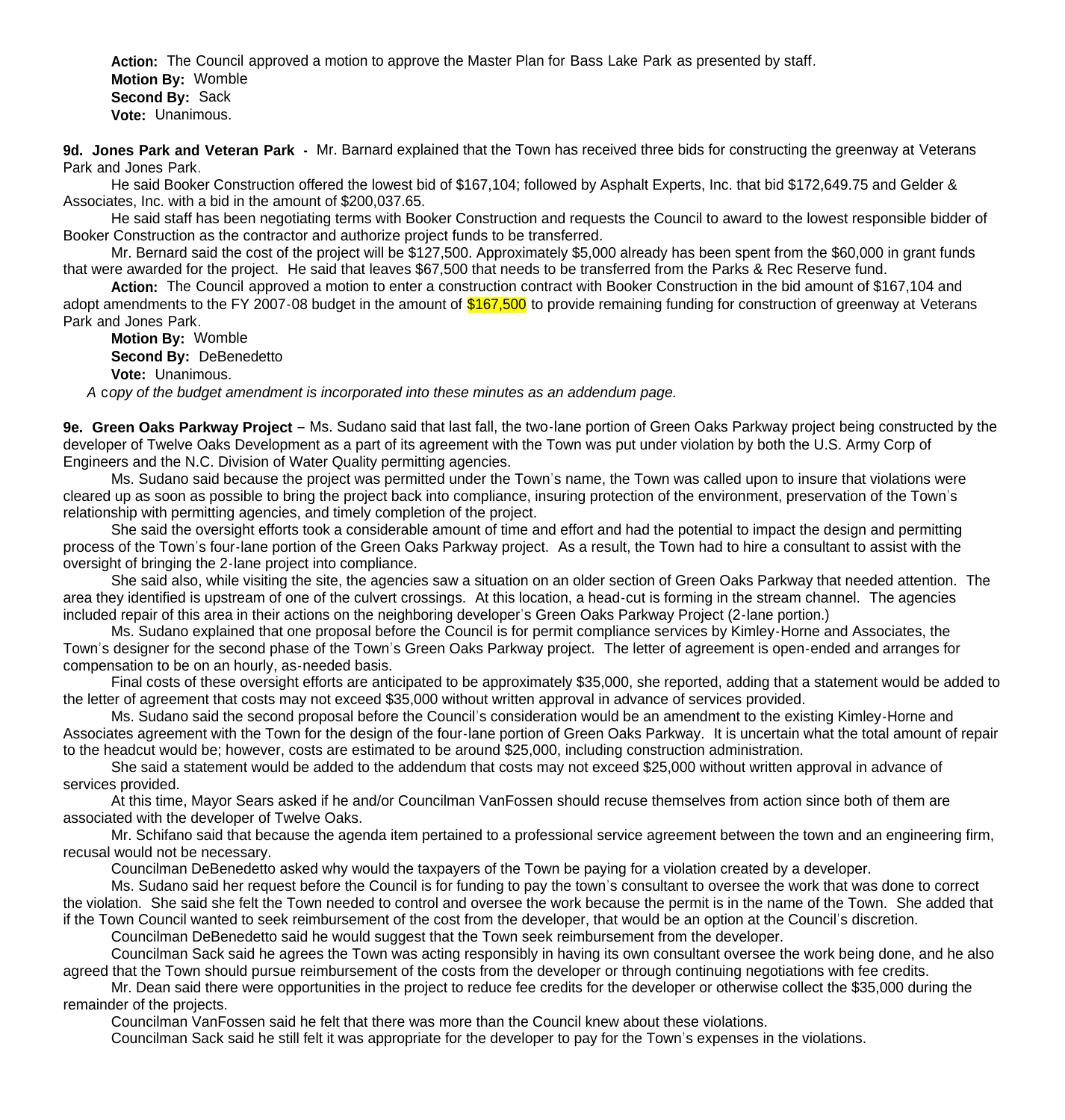Councilman VanFossen said he was not sure it was the developer's contractor that caused the problem.

 At this time, Mr. Schifano advised Councilman VanFossen and Mayor Sears that the way the discussion was going in bringing in the developer and the developer's contractor into the conversation and discussing whether to recover funds, they should recuse themselves because of their association with the developer.

Both Councilman VanFossen and Mayor Sears asked to be recused.

 **Action:** The Council approved a motion to recuse Councilman VanFossen and Mayor Sears from discussion and deliberation on this item due to their professional associations with the developer of Twelve Oaks.

**Motion By:** Sack **Second By:** DeBenedetto **Vote:** Unanimous. Mayor Pro Tem Sack presided over this portion of the meeting.

**Action:** The Council approved a motion to approve additional services from Kimley-Horne and Associates in the amount of \$35,000 for oversight of permitting compliance for Green Oaks Parkway and directed staff to seek compensation from the developer of Twelve Oaks for the \$35,000.

**Motion By:** DeBenedetto **Second By:** Womble **Vote:** Unanimous. *A* c*opy of the Kimley-Horne and Associates proposal is incorporated into these minutes as an addendum pages.*

**Action:** The Council approved a motion to approve additional services from Kimley-Horne and Associates in the amount of \$25,000 for head-cut repair in the Green Oaks Parkway project.

**Motion By:** Sack **Second By:** DeBenedetto **Vote:** Unanimous.  *A* c*opy of the Kimley-Horne and Associates proposal is incorporated into these minutes as an addendum pages.*

**Action:** The Council approved a motion to readmit Councilman VanFossen and Mayor Sears into the meeting. **Motion By:** Dickson **Second By:** Sack **Vote:** Unanimous.

**9f. South Wake Landfill** – Councilman DeBenedetto said that he requested this item to be placed on the agenda. He said that at a recent South Wake Landfill Committee meeting, he learned that the landfill will be opening on Feb. 7. He said with this opening, the transfer station in Holly Springs will no longer be available. He added that he feels there appears to be a number of policy issues that need to be resolved in conjunction with the transfer station's closing: Does the Town intend to continue to have our town's garbage transported to another county, does the Town propose to not make use of the South Wake Landfill as a way station?

 Councilman DeBenedetto said he felt the should revisit the question of host fees, potentially in a joint effort with the Town of Apex, which would also be impacted by the landfill.

 Mr. Dean said the Town will be looking at its waste hauling services this spring as its current contract with Waste Industries expires in June. In the meantime, he said, Waste Industries has not yet provided rate information because tipping fees at South Wake Landfill have not yet been set.

 He said he would seek a contract amendment with Waste Industries that would provide Holly Springs a lower rate through the end of the year because waste would be transported only as far as Holly Springs (and not Sampson County.)

 Brent Kerschoff of Waste Industries – Mr. Kerschoff addressed the Council, explaining the history of the Town's business with Waste Industries and of the Town's shipping its waste to Sampson County. He explained that a few years ago, Waste Industries began transporting Holly Springs waste to Sampson County though the South Wake transfer station. He confirmed that costs would be lower to deposit waste in the South Wake Landfill and that he would get with Mr. Dean regarding any rate reductions.

 Mr. Kerschoff and Mr. Dean agreed that the rate reduction would be applied immediately for customers through the end of the fiscal year and then the Town would confirm future rates extending beyond July 1, 2008.

 The Council agreed that the issues of the Town's non-participation in the Wake Solid Waste partnership and the question of host fees would be revisited at the Council's winter retreat in February.

**9g. Growth Management Report** -- Councilman Dickson recapped the issue that surfaced during the fall campaign season and said the issue has had no closure, but has not gone away completely. He said he wanted to garner a vote from the Council as to whether the report as presented to the Council and published on the Town's Web site would be accepted by the Council.